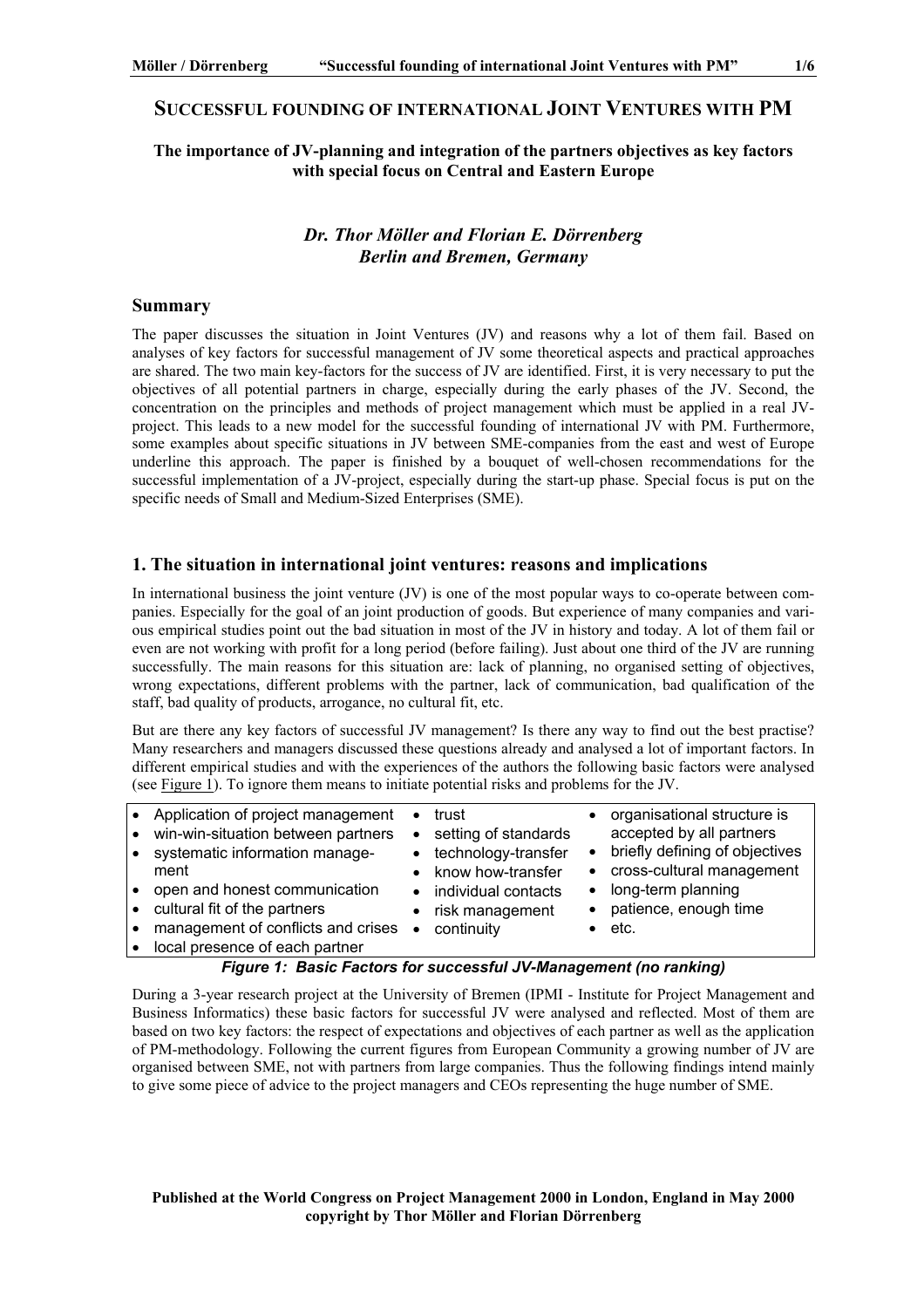### **2. The situation for companies in transition countries**

Most JV are established between partners from different nations. Especially since the break down of the "iron curtain" there is a fast growing number of JV with partners from western countries ("Euroland") and partners in Central- and Eastern Europe Countries (CEEC). Nearly all JV are located in one of the CEECs. Therefore it is very necessary to have a lot of information about the region and the potential partners there. Naturally, this is a task of the cross-cultural management too.

The here mentioned objectives of JV-partners in CEEC are in general and just an example. Because of two reasons it is very necessary to analyse the specific and individual objectives in each individual case. First of all one should avoid to forget any specific or individual objective. And second the partners will honour ones efforts to helping them to identify and verify their objectives. For this purpose a general analyses of the interests/objectives of JV-partners in CEEC should be done in each case.

The CEEC are also called "Transition Countries" as they have significantly changed their economic and social situation. Nowadays they are on their way to the (social) market economy. But for this they had to manage a fundamental change in their political, economical, social, cultural, etc. systems. Hardly changes in every stage of life were the consequence for all people and institutions in CEEC. The rudimental identity with the socialistic system went off in a few months. Conglomerates had to start to manage in an economical way and by own profit and losses. In consequence, a lot of people lost their work. Plenty of new private companies were established and had to make their first experiences with the so called market economy, too. The situation for the people in CEEC has completely changed, too. Many people lost their jobs, the social net was broken totally, many people didn't get their wages and pensions for some month. The confrontation with fundamental changes for all people in CEEC had many consequences for the social life. At one hand they lost a lot of advantages of their system and got a lot of new disadvantages, at the other hand a lot of new advantages came up and a lot of old disadvantages were gone.

Even the companies had to manage tremendous changes. Before the collapse they produced goods and services in a very reactive way. Usually there was a lack of raw materials and goods as well as bad conditions in the production areas (very old and partly not working machines, etc.). The managers were partly not able to make their own planning and decisions. After the collapse of the soviet system a complete new situation took part.

| objectives and motives                                          | <b>Objectives and motives</b>                                                         | relation of   |
|-----------------------------------------------------------------|---------------------------------------------------------------------------------------|---------------|
| of the western partners:                                        | of the eastern partners:                                                              | objectives    |
| Maximise profit in the JV                                       | maximise profit in the JV                                                             | conflict      |
| Explore new markets in CEEC                                     | use of international distribution system                                              | complementary |
| (very) cheap work forces (lower<br>wages and salaries per unit) | improvement of quality, stability, get hard<br>currencies, wages and salaries in hard | complementary |
|                                                                 | currencies, travels to Western Europe                                                 |               |
| easier access to resources like raw                             | getting western industrial goods, technol-                                            | complementary |
| materials, real estates, information                            | ogy transfer, transfer know-how, access to<br>(tropical) food                         |               |
| image in home country and CEEC                                  | more personnel prestige in CEEC                                                       | complementary |
| market knowledge and contacts of                                | stimulation and motivation of the employ-                                             | complementary |
| the CEEC partner, especially to the                             | ees                                                                                   |               |
| governmental institutions                                       |                                                                                       |               |
| lower tax rates                                                 | additional material and financial resources                                           | complementary |
| use of specific know-how                                        | better education                                                                      | complementary |
| use of free capacities                                          | creation of new capacities                                                            | complementary |
| reduction of the risks                                          | sharing of risks                                                                      | conflict      |

This leads to very framing as well as challenging new conditions for JV-projects with partners from CEEC. As an example, Figure 2 shows some objectives and motives and their relation.

### *Figure 2: Objectives and Motives of Partners in East-West-JV*

Some more implications are discussed in the presentation.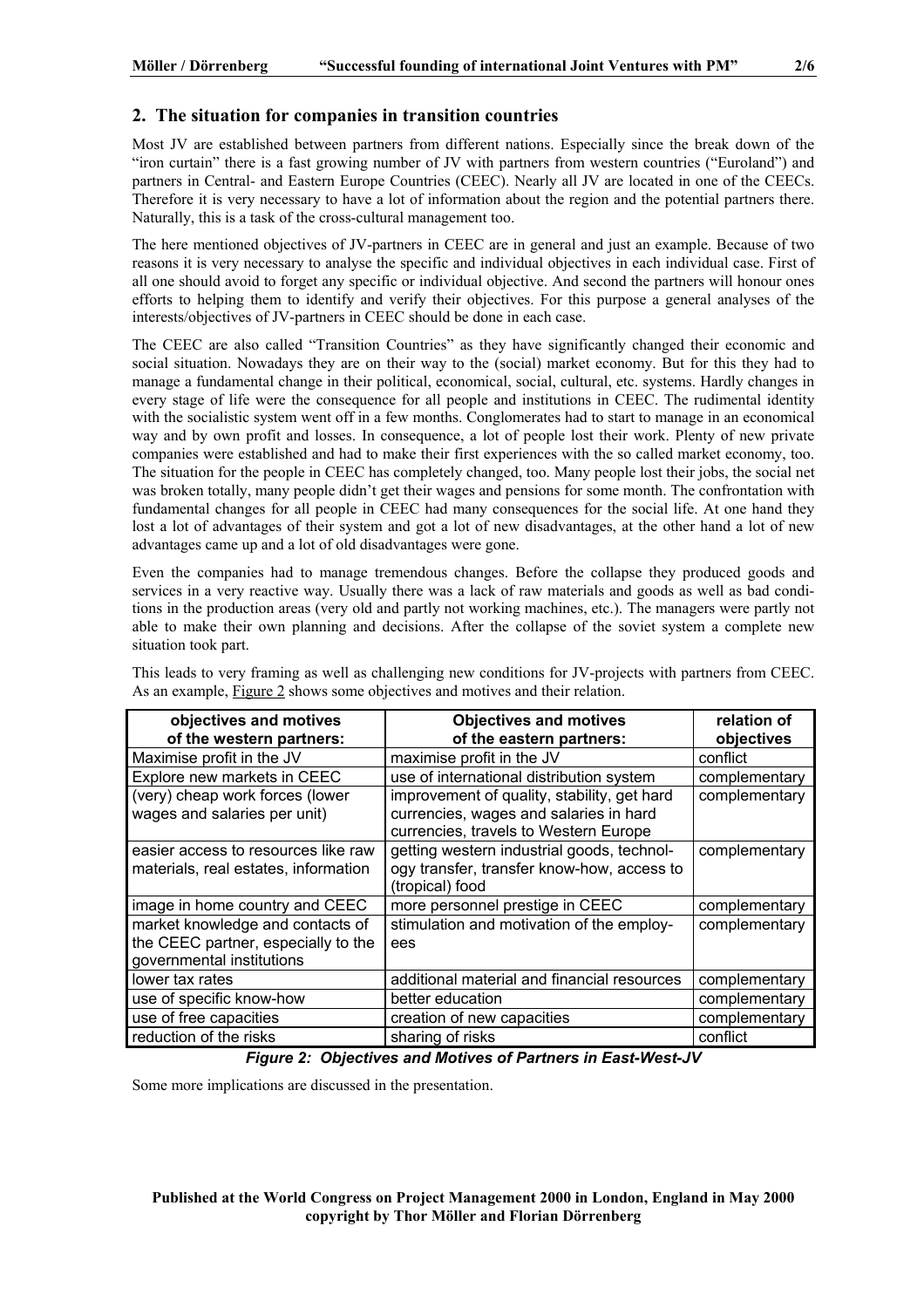# **3. Key Factor 1: "Feel in charge for your partners objectives"!**

Every profit-driven organisation is looking for stability in its development and is trying to increase its profitability. There are different alternatives to explore new markets, increase the profits and/or reduce the costs. Of course, every partner in a JV wants to achieve his (very) own objectives. Only if a partner can expect this, he will give his contribution to the JV. Otherwise he will stop his engagement and tries to find other possibilities to reach what he is looking for.

International co-operations are complex enterprises. There are not only the contractual partners involved. The whole JV is influenced by many other stakeholders with a wide range of interests which are concerned directly or indirectly. External groups for example are the local government, the people who are living nearby, etc. They are interested in jobs, taxes, environmental protection, etc. Furthermore the companies themselves have different internal groups of interests. Some of the employees for example may be afraid of loosing there jobs – for others it may be the big chance in their career.

As a result, the first fundamental factor for long-term success of a JV is based primarily on the fact, that all partners should reach their objectives. This is the only good basement for a better understanding and cooperation. In long-term-thinking only a win-win-situation between all partners in JV gives a solid basis for successful business. But for that it is necessary to know ones own objectives as well as to have detailed knowledge on the intentions, needs and (sometimes hidden) objectives of the (potential) partners.

Especially in international JV there is a need for a high effort in communication as well as it is absolutely necessary to understand and accept each other really – stimulating a growing relationship from "contractual parties" to "living partnership". The success of the JV will finally be measured by the ratio between expected and realised success of each involved group. The mentioned research study as well as the practical experience show that there are two indices of "best practice" in reaching the objectives of the stakeholders. To avoid a lot of problems in advance or even to solve upcoming problems the partners should think about and give their own contribution to the JV first. To do this, the practical experience from a number of JVs proposes an approach step by step.

First of all the "mother" company (often: the investor) should analyse its current situation and the mid-term objectives. The company should be sure about its own intentions and objectives, its strengths and weaknesses as well as about the possible contribution to the JV. The same analyses should be done together with the potential partner. Figure 3 shows the chain reaction of contribution and return on investment.



*Figure 3: Partner's contributions and ROI in a JV* 

All partners have their own goals and objectives. If these groups are expecting to reach their objectives during the planning and founding/establishing and execution phases of the JV, they will give a good contribution. Of course the situation takes also place during the operating phase of the JV. If one of the groups mentioned above is not realising its own expectations (= often the hidden criteria for success), it will react vice versa. Investments will be stopped or they will reclaim them soon. In this case the so called "spiral of failure" will destroy the success of the JV (see Figure 4). The first step of this spiral of failure often is, that the acting parties did not put the interests of all involved groups.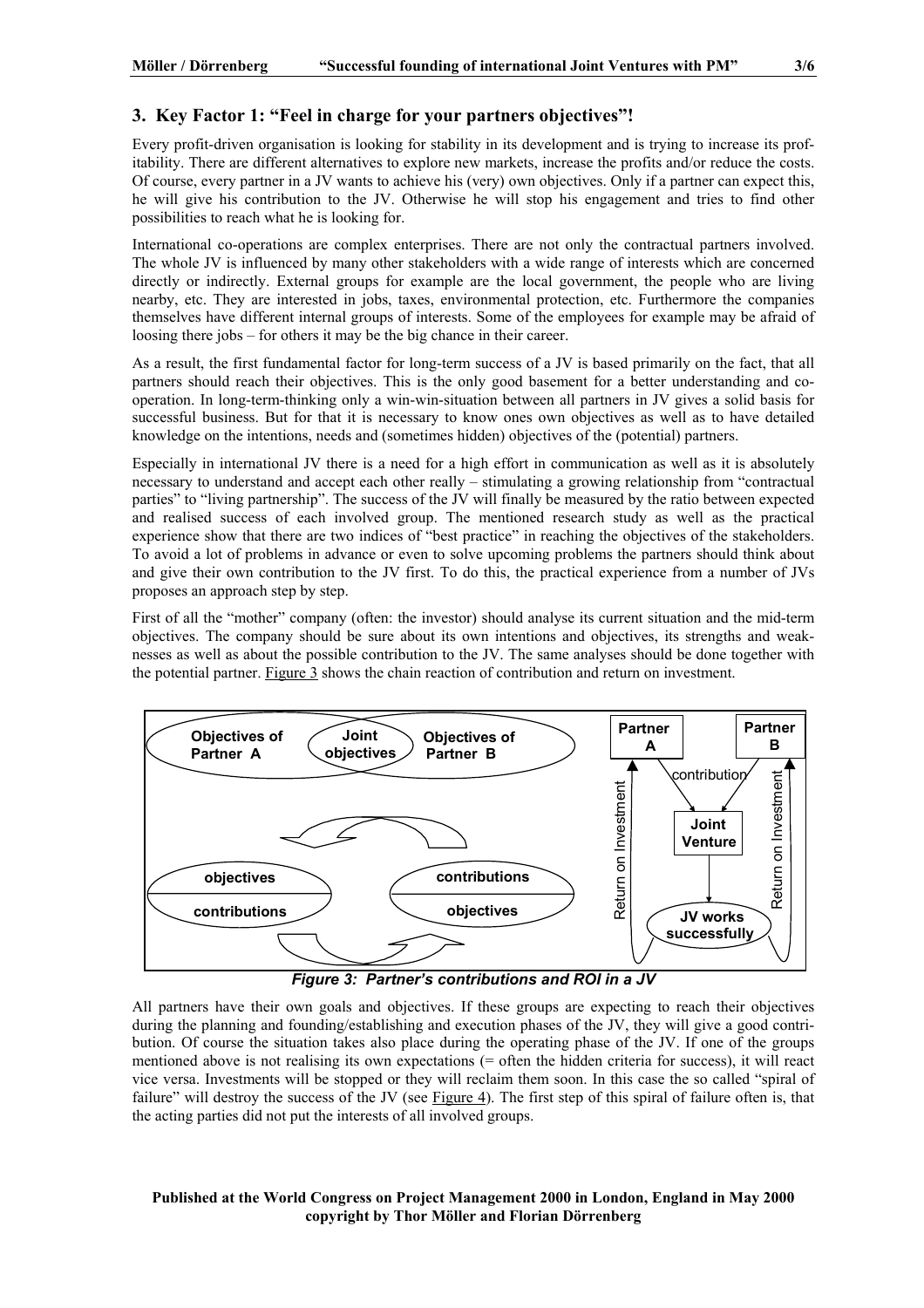

It is obvious that each project manager should be interested that his JV-project also meets the interests (or even hidden agenda) of all partners. There should be a "spiral of success" intended and realised by the proj??ect managers off all partners.

# **4. Key Factor 2: "Manage the JV as a project"!**

What can be done to reach the objectives of all partners involved in a JV project? How can we avoid risks and problems coming up especially in international JV? The answer sounds simple: JV are projects! But practice shows, that only a few number of JV (about 30%) are handled as a project.

By consequence the second fundamental factor for success of an JV is a precise and honest planning in the start-up-phase followed by a transparent and real wanted controlling of the operating phase of the JV proj??ect. It is an important recommendation from successful JV projects to use the well known methods, tools and techniques of project management. Successful management of JV means to manage all possibilities meeting the usual management of a company, international and cross-cultural affairs, co-operational aspects, etc. To set the first steps and establish a JV the investor should use the methods of project management. Only in this case he will be able to explore most of all possibilities in advance and manage them well.



*Figure 5: Model for the management of an international JV-project (phases)*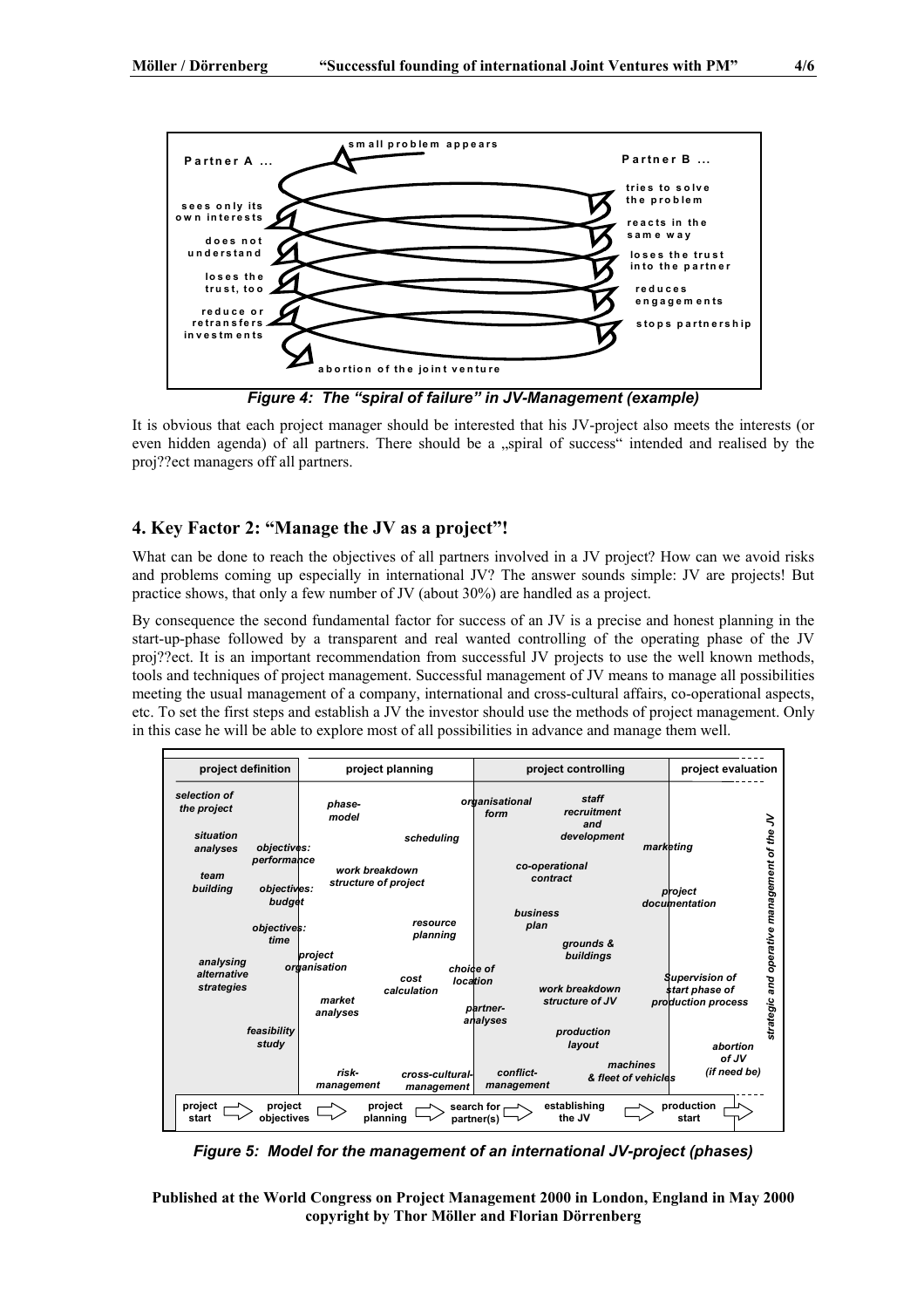#### **Möller / Dörrenberg "Successful founding of international Joint Ventures with PM" 5/6**

To support this, a newly concept for project-oriented planning and starting of a JV was developed (see Figure 5). It is based on a number of modules which must be selected in two steps. There are typical phases and activities integrated and the company is able to develop its own individual concept for the JV-project. For minimum the company will get an individual phase model and work breakdown structure. Some parts of this concept are discussed in the presentation.

# **5. Conclusions**

Altogether the "lessons learned" from different types and situations of JV can be summarised in a list of findings (see Figure 6). They are primarily drawn up for the successful implementation of a JV-Project, especially during the start-up phase. But they are also reasonable for the further realisation of the JV.

- 1. A JV should be done as a project draw up a project charter and a "living" project plan!
- 2. For a long-time success all partners must benefit put your partners objectives in chart!
- 3. Anti-JV-activists will appear soon analyse the stakeholders very well and involve them!
- 4. Calculate the effort for the  $JV$  and double it for the early phases!<br>5. It takes a long time until the ROI will come check out to have end
- It takes a long time until the ROI will come check out to have enough time!
- 6. Start an JV only with a good partner finish it with mutual benefit!
- 7. Share your knowledge and information Communicate! Communicate! Communicate!
- 8. Trust is important try to realise a spiral of success!<br>9. Some companies are overestimating their strengths.
- Some companies are overestimating their strengths try to analyse the real ones!
- 10. Keep to the criteria for success or failure of your JV abortion is an opportunity!
- 11. Avoid creeping of performance do only what all partners have agreed on!
- 12. Know your partners motives and objectives make yourself be known by the others!
- 13. Every self made experience will cost money share the experiences from established JV! 14. ...

### *Figure 6: Recommendations for successful management of JV (no ranking)*

Some of them may be very common - but practise shows, that people even often forget to regard them. According to best practice in business and management, they can be reached by serious project management.

# **References**

- [1] Aho J., 1995. Central Problems of Investment Projects in Russia, in: Project Management, 3/1995, pp. 10
- [2] Dörrenberg Florian E., 1999. Contract Management along the life-cycle of national and international projects. Dissertation (draft version), University of Bremen, Germany
- [3] Dworatschek Sebastian, 1988. The Big Problem of Small Projects, in: Dworatschek / Scheifele / Schuele (Eds.), Computer-supported Project Management for Medium-sized and Small Projects, Proceedings of the 12th International Expert Seminar, INTERNET, pgs. 5-18, Zurich, Switzerland.
- [4] Dworatschek Sebastian, Rucker Geraldo, 1993. Innovation Management and Technology Transfer, in: Project Management in the New Europe, INTERNET-Proceedings of the International Seminar, Prag 1993, p. 72
- [5] Huber-Jahn Ingrid, 1993. PM for small and medium-sized companies in the European Market, Dissertation, University of Bremen, Germany
- [6] Kring Petra, 1996. Key Items for Successful Internationalization How to Make the International Joint Venture Project Run, Proceeding of IPMA 96 World Congress on Project Management, Paris, pp. 858
- [7] Lawrence P., Vlachoutsicos, C., 1993. Joint Ventures in Russia: Put the Locals in Charge, in: Harvard Business Review, 1-2/1993, pp. 44
- [8] Möller Thor, 1998. Project management for joint ventures with middle and eastern Europe, Dissertation, University of Bremen, Germany
- [9] Moore C.C., Maes J.D., Shearer R.A., 1995. Recognizing and Responding to the Vulnerabilities of Partnering, in: PM Network, 9/1995, pp. 20-23